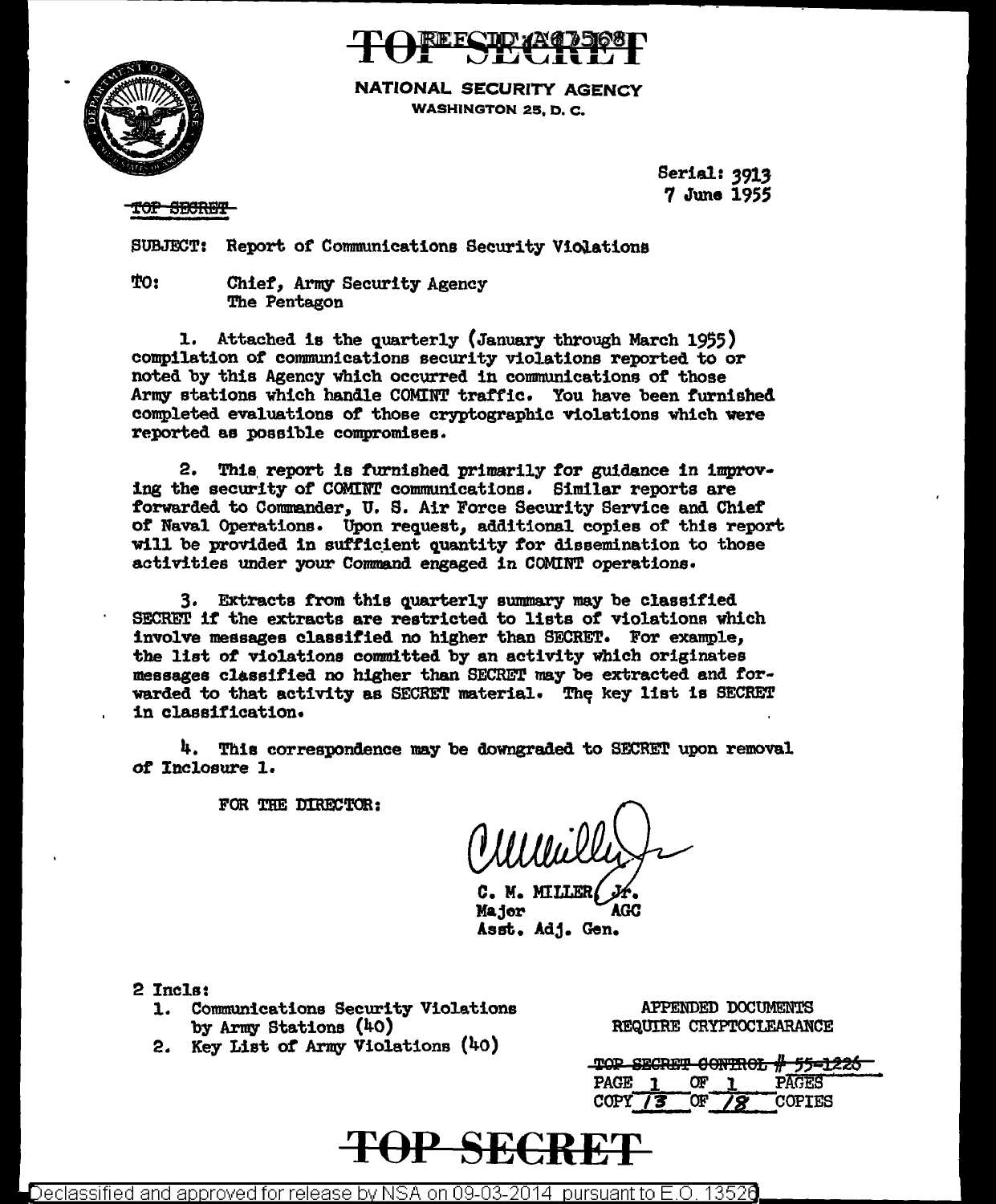# TOPES PC107666

### TOP SEGRET

 $\overline{\mathbf{3}}$ 

 $\ddot{\phantom{a}}$ 

### COMMUNICATIONS SECURITY VIOLATIONS BY ARMY STATIONS

| <b>DTG</b>                                                                                                                                                                                                                                     | <b>TRIGRAPH</b>                                                                                                                                                                                                      | KEY NO.                                                                                                                       | REMARKS                                                                                                                                                                                                                                                                                                                                                                                                                                                                                                                                                                                                                                           |  |  |  |  |
|------------------------------------------------------------------------------------------------------------------------------------------------------------------------------------------------------------------------------------------------|----------------------------------------------------------------------------------------------------------------------------------------------------------------------------------------------------------------------|-------------------------------------------------------------------------------------------------------------------------------|---------------------------------------------------------------------------------------------------------------------------------------------------------------------------------------------------------------------------------------------------------------------------------------------------------------------------------------------------------------------------------------------------------------------------------------------------------------------------------------------------------------------------------------------------------------------------------------------------------------------------------------------------|--|--|--|--|
|                                                                                                                                                                                                                                                |                                                                                                                                                                                                                      | <b>USM-2</b>                                                                                                                  |                                                                                                                                                                                                                                                                                                                                                                                                                                                                                                                                                                                                                                                   |  |  |  |  |
|                                                                                                                                                                                                                                                | <b>JANUARY</b>                                                                                                                                                                                                       |                                                                                                                               |                                                                                                                                                                                                                                                                                                                                                                                                                                                                                                                                                                                                                                                   |  |  |  |  |
| 2316202                                                                                                                                                                                                                                        |                                                                                                                                                                                                                      | 8                                                                                                                             | Encrypted using multiswitch setting<br>45132 vice 54231                                                                                                                                                                                                                                                                                                                                                                                                                                                                                                                                                                                           |  |  |  |  |
| 2513402                                                                                                                                                                                                                                        |                                                                                                                                                                                                                      | 8                                                                                                                             | Encrypted using multiswitch setting<br>45132 vice 54231                                                                                                                                                                                                                                                                                                                                                                                                                                                                                                                                                                                           |  |  |  |  |
| 2521082                                                                                                                                                                                                                                        |                                                                                                                                                                                                                      | 8                                                                                                                             | Encrypted using multiswitch setting<br>45132 vice 54231                                                                                                                                                                                                                                                                                                                                                                                                                                                                                                                                                                                           |  |  |  |  |
| <b>252125Z</b>                                                                                                                                                                                                                                 |                                                                                                                                                                                                                      | 8                                                                                                                             | Encrypted using multiswitch setting<br>45132 vice 54231                                                                                                                                                                                                                                                                                                                                                                                                                                                                                                                                                                                           |  |  |  |  |
| 2521502                                                                                                                                                                                                                                        |                                                                                                                                                                                                                      | 8                                                                                                                             | Encrypted using multiswitch setting<br>45132 vice 54231                                                                                                                                                                                                                                                                                                                                                                                                                                                                                                                                                                                           |  |  |  |  |
|                                                                                                                                                                                                                                                | $USM-3$                                                                                                                                                                                                              |                                                                                                                               |                                                                                                                                                                                                                                                                                                                                                                                                                                                                                                                                                                                                                                                   |  |  |  |  |
|                                                                                                                                                                                                                                                |                                                                                                                                                                                                                      | <b>JANUARY</b>                                                                                                                |                                                                                                                                                                                                                                                                                                                                                                                                                                                                                                                                                                                                                                                   |  |  |  |  |
| 0204472<br>030700Z<br>0421152<br>101203Z<br>1300552<br>1609092<br>171904Z<br>1719082<br>1817092<br>181829Z<br>2012222<br>211921Z<br>210820Z<br>210822Z<br>2108242<br>2108262<br>210828Z<br>210830Z<br>210832Z<br>2610152<br>291003Z<br>310920Z | КBX<br>APM<br>KIV<br><b>CLG</b><br><b>DDK</b><br>LEC<br><b>IFX</b><br>LGC<br>EUC<br><b>EVL</b><br>ШK<br>GDO<br>FTC<br>FTT<br>FUF<br>FUL<br><b>FUT</b><br><b>FVE</b><br><b>FVN</b><br><b>JQG</b><br>LIC<br><b>MDH</b> | 3đ<br>4<br>3d<br>6<br>Зc<br>3d<br>3d<br>3c<br>4<br>3d<br>3d<br>3d<br>7e<br>7a<br>7a<br>7a<br>7а<br>7а<br>7a<br>3d<br>3d<br>3d | Broke on CSQZQ vice CSQZO<br>Omitted letter in message indicator<br>Broke on FXRRN vice FXRRQ<br>Broke using trigraph CLC<br>Broke on PDJBF vice PDJDF<br>Broke on MDLEO vice ABJPC<br>Broke on MUGUP vice MUGUL<br>Broke on EDWUX vice EVWUX<br>Omitted letter in message indicator<br>Broke on VBWKF vice VBWKX<br>Broke on ELVLH vice XLVLH<br>Broke on HDNWK vice HNNWK<br>Broke on BB vice AA<br>Broke on BB vice AA<br><b>Broke on BE vice AA</b><br>Broke on BB vice AA<br>Broke on BB vice AA<br>Broke on BB vice AA<br><b>Broke on BB vice AA</b><br>Broke on IRCXB vice IRQXB<br>Broke on DILMX vice DLLMX<br>Broke on JVBXU vice RVBXU |  |  |  |  |

|      | TOP SECRET CONTROL #55-1226-A |               |  |
|------|-------------------------------|---------------|--|
| PAGE | ገዞ                            | PAGES         |  |
| COPY | w                             | <b>COPTES</b> |  |
|      | CRYPTOCLEARANCE REQUIRED      |               |  |

 $\vdots$ W  $\cdots$  :

W

 $;...$ 

### **CRYPTOCLEARANCE REQUIRED**

Incl 1

# **TOP SECRET**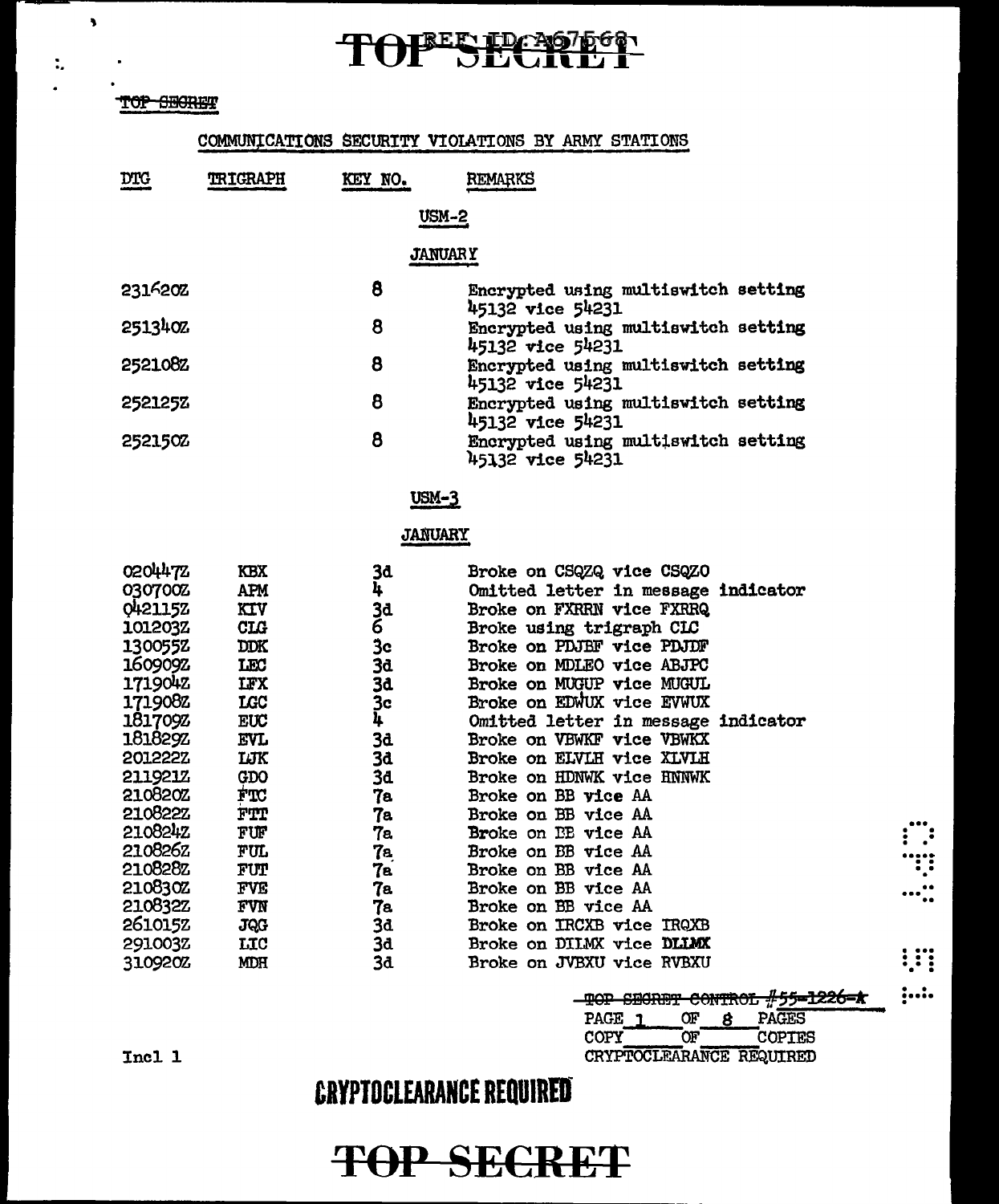# TONESE CREEP

### TOP SECRET

VIOIATIONS (Cont'd)

| <b>DTG</b> | TRIGRAPH | KEY NO. | <b>REMARKS</b>                               |
|------------|----------|---------|----------------------------------------------|
| ____       |          |         | the company of the company of the company of |

 $USM-3$  (Cont'd)

### FEBRUARY

 $-$ 

| 061230Z        | WSY        | 3d. | Broke on KNPJII vice KGPGU    |
|----------------|------------|-----|-------------------------------|
| 0615102        | MSN        | 3đ  | Broke on QMWOA vice GMWOA     |
| 0901432        | MZU        | 3d  | Broke on ZQYML vice UQYML     |
| 0915482        | NDF        | 3c  | Broke on MSDTZ vice MSPTZ     |
| 100010Z        | <b>CYW</b> | 3d  | Broke on TBZIX vice TBAIX     |
| 100456Z        | <b>NHP</b> | 7а  | Broke on AA vice BB           |
| 1217032        | NTE        | 3đ  | Broke on JZGPS vice JZUPS     |
| 1404352        | <b>ECM</b> | 6   | Broke using trigraph OCM      |
| 1413592        | ODW        | 3c  | Broke on WGPBX vice WGPDX     |
| 1719452        | <b>OUF</b> | 3c  | Broke on RTHIU vice RTHIQ     |
| 181917Z        | <b>GCX</b> | 7а  | Broke on AA vice BB           |
| 192023Z        | PBW        | 3đ  | Broke on FNRBD vice FNRBW     |
| 220930Z        | <b>HHY</b> | 3в. | Broke on ERLXS vice ELRXS     |
| 251800Z        | IIN        | 2   | Broke on AM rotor arrangement |
| 2508572        | JMW        | 3d  | Broke on DNMSC vice DNMNC     |
| <b>281105Z</b> | JMN        | 3đ  | Broke on BJEQU vice XIEQU     |
| 280133Z        | QDJ        | 3d  | Broke on KBSWE vice HBSWE     |

#### **MARCH**

| 010012Z | QFN        | 3d             | <b>Broke on ELVNL vice MLVNL</b>  |     |
|---------|------------|----------------|-----------------------------------|-----|
| 010817Z | <b>ADG</b> | 3đ             | Broke on VLFVS vice VVFVS         |     |
| 041850Z | <b>BCT</b> | Зa             | Broke on KIJTY vice KITJY         |     |
| 071230Z | RAD        | 2              | Broke on AM rotor arrangement     |     |
| 071832Z | <b>BXM</b> | 3d             | Broke on DNGOB vice DNGOH         |     |
| 120032Z | DEL        | 3d             | Broke on NZXSZ vice NRXSZ         |     |
| 130326Z | <b>ROT</b> | 3d             | Broke on PVWWF vice PVWSF         |     |
| 1307042 | DLI        | 3d             | Broke on ORXTF wice OGXTF         |     |
| 131400Z |            | 2              | Broke on AM rotor arrangement     |     |
| 131402Z |            | 2              | Broke on AM rotor arrangement     |     |
| 1314042 |            | 2              | Broke on AM rotor arrangement     |     |
| 151015Z | EBH        | 3d             | <b>Broke on BOBGH vice BOMGH</b>  | ः   |
| 1513152 | GSW        | 3d             | Broke on CUZLL vice CUZEL         |     |
| 1709452 | EKX        | 3d             | Broke on RGXBP vice RGXIP         |     |
| 1704172 | EJZ        | 3c             | Broke on AEGFF vice AEBFF         |     |
| 2414172 | <b>GKY</b> | 4              | Added letter to message indicator |     |
| 250900Z | <b>GOK</b> | 3d             | Broke on CRQWQ vice CXQWQ         |     |
| 270032Z | HCY        | 3d             | Broke on GAQGV vice GAZGV         | !!! |
| 2804002 | HKE        | 3b             | Broke on QMGBD vice QMGBE         | ;:. |
| 281706Z | TXK        | $\overline{6}$ | Broke using trigraph TDK          |     |

|             |    |    |    | TOP CEORET CONTROL #55-1226-A |  |
|-------------|----|----|----|-------------------------------|--|
| <b>PAGE</b> | -2 | ጡ  | R. | PAGES                         |  |
| <b>COPY</b> |    | ንሞ |    | <b>COPIES</b>                 |  |
|             |    |    |    | CRYPTOCLEARANCE REQUIRED      |  |

Incl 1

# **TOP SECRET**

 $\ddot{\phantom{0}}$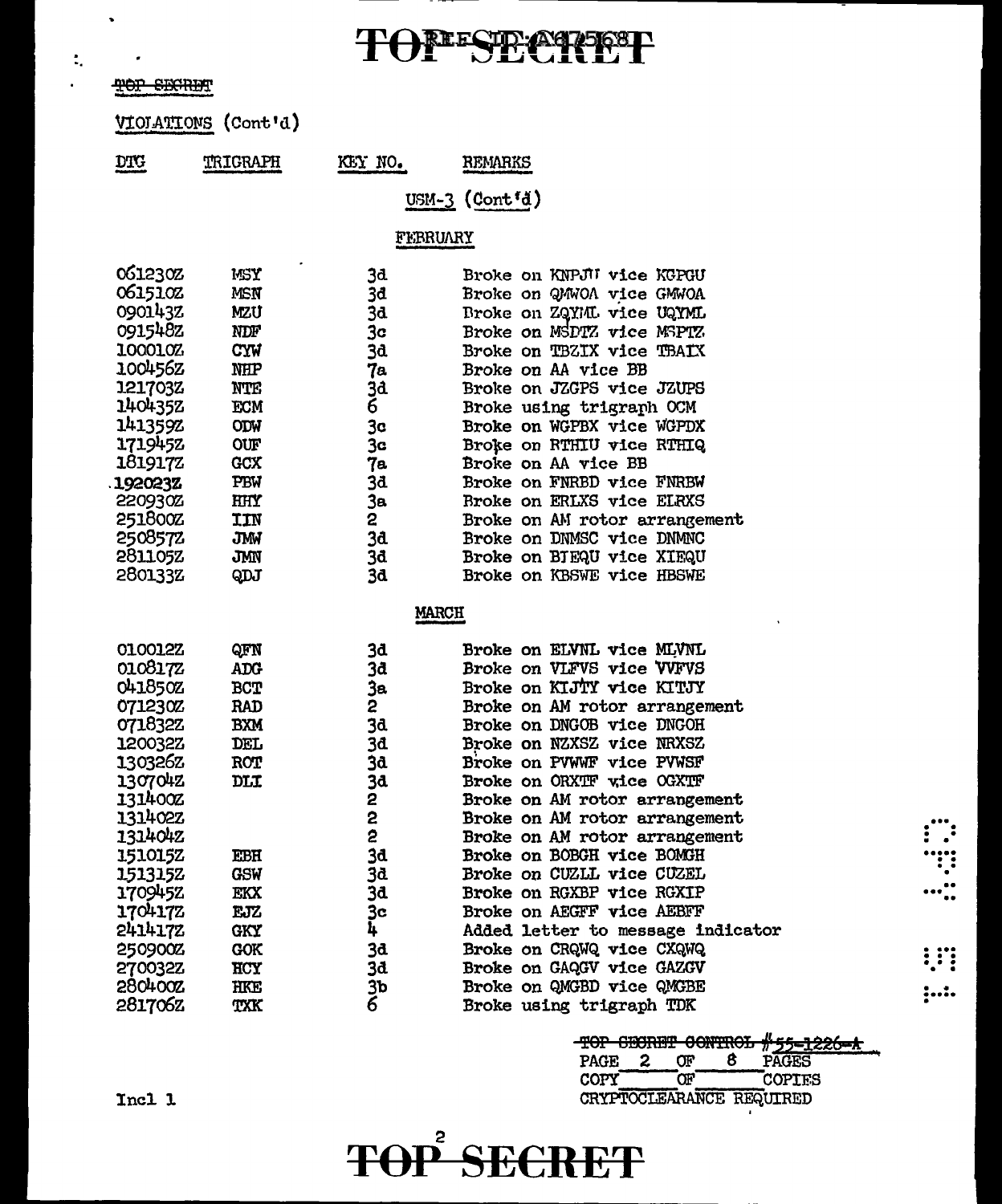**TOPESECNET** 

TOP SECRET

 $\bullet$ 

 $\frac{1}{2}$ 

|                                         | VIOLATIONS (Cont'd)      |                 |                                                          |  |
|-----------------------------------------|--------------------------|-----------------|----------------------------------------------------------|--|
| $\overline{\text{D} \text{T} \text{G}}$ | TRIGRAPH                 | KEY NO.         | <b>REMARKS</b>                                           |  |
|                                         |                          |                 | USM-3 $(Cont 1d)$                                        |  |
|                                         |                          |                 | MARCH (Cont'd)                                           |  |
| 281716Z                                 | TBY                      | 6               | Broke using trigraph TDY                                 |  |
| 2914012<br>310535Z                      | <b>TPC</b><br><b>TKL</b> | 6<br>3d         | Broke using trigraph TFC<br>Broke on BCWXQ vice BCWXZ    |  |
|                                         |                          | <u>USM-4</u>    |                                                          |  |
|                                         |                          | <b>JANUARY</b>  |                                                          |  |
| 011245Z                                 | YEF                      | 5               | Alignment UAWIP                                          |  |
| 011640Z                                 | <b>YFB</b>               | 7a              | Broke on BB vice CC                                      |  |
| 1906302                                 | ZBN                      | 3 <sub>c</sub>  | Broke on ALTJB vice ALTAB                                |  |
| 2914102                                 | <b>AFC</b>               | 3đ              | Broke on ERVGS vice ARVGS                                |  |
| 3014152                                 | AJC                      | 3d              | Broke on DQXOI vice DQXOD                                |  |
|                                         |                          | <b>FEBRUARY</b> |                                                          |  |
| 0109352                                 | <b>AOK</b>               | 3d              | Broke on AGJND vice AJJND                                |  |
| 0115002                                 | APV                      | 9               | Message indicator derived using<br>deciphering procedure |  |
| 011900Z                                 | <b>APU</b>               | 76              | Broke on AA vice CC                                      |  |
| 0206002                                 | <b>ARQ</b>               | 3d              | Broke on MNZTU vice MBZTU                                |  |
| 0607332                                 | <b>BEO</b>               | 3d              | Broke on NOGBW vice BOGBW                                |  |
| 061708Z                                 | <b>BFW</b>               | 3d              | Broke on CFTQK vice ABYQK                                |  |
| 2602252                                 | <b>CUX</b>               | 3d              | Broke on PUXHQ vice PUXHD                                |  |
|                                         |                          | <b>MARCH</b>    |                                                          |  |
| 020345Z                                 | DAV                      | 3d              | Broke on ZFUPV vice ZFUPN                                |  |
|                                         |                          | usm-6           |                                                          |  |
|                                         |                          | <u>MARCH</u>    |                                                          |  |
| $24$ MAR                                |                          | 10              | Operator error                                           |  |
|                                         |                          | USM-7           |                                                          |  |
|                                         |                          | <b>JANUARY</b>  |                                                          |  |
| 060700Z                                 | <b>AFJ</b>               | 5               | Alignment HVGOR                                          |  |
|                                         |                          |                 | <b>SECRET CONTRO</b><br>- <del>TOP</del>                 |  |
|                                         |                          |                 | PAGE<br>Œ<br>8<br><b>PAGES</b>                           |  |
|                                         |                          |                 | COPY<br>Œ.<br><b>COPIES</b>                              |  |
| Incl 1                                  |                          |                 | CRYPTOCLEARANCE REQUIRED                                 |  |
|                                         |                          |                 |                                                          |  |

**TOP SECRET**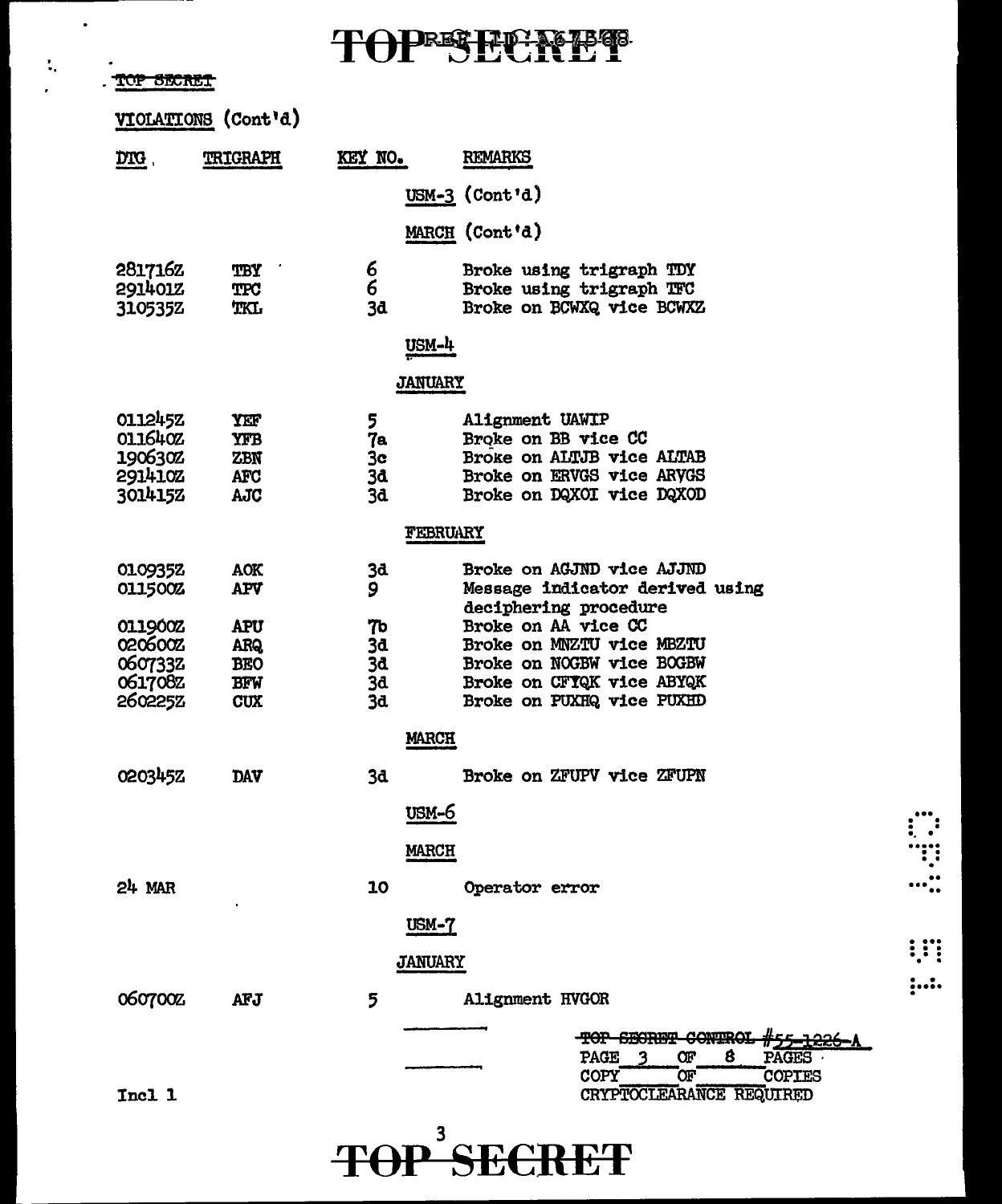# TOPE CDEX67568T

 $\ddot{\phantom{0}}$ 

 $\ddot{\ddot{}}$  .

 $\mathbf{r}$ 

| <b>SECRIM</b>      |                     |                | TAN DEATEI                                                    |  |
|--------------------|---------------------|----------------|---------------------------------------------------------------|--|
|                    | VIOLATIONS (Cont'd) |                |                                                               |  |
| <b>DTG</b>         | <b>TRIGRAPH</b>     | KEY NO.        | <b>REMARKS</b>                                                |  |
|                    |                     | <u>USM-8</u>   |                                                               |  |
|                    |                     | <b>MARCH</b>   |                                                               |  |
| <b>15 MAR</b>      |                     | 10             | Operator error                                                |  |
| <b>20 MAR</b>      |                     | 10             | Operator error                                                |  |
|                    |                     | USM-32         |                                                               |  |
|                    |                     | <b>MARCH</b>   |                                                               |  |
| 212230%            |                     | 11             | Malfunction of equipment                                      |  |
|                    |                     | USM-35         |                                                               |  |
|                    |                     | <b>JANUARY</b> |                                                               |  |
| 301525Z            |                     | 10             | Maintenance man believed he was in<br>local test position     |  |
|                    |                     | <u>ASAA</u>    |                                                               |  |
|                    |                     | <b>MARCH</b>   |                                                               |  |
| 0808402            |                     | 8              | Use of multiswitch setting assigned                           |  |
| 0821302            |                     | 8              | in superseded key list<br>Use of multiswitch setting assigned |  |
| 091850Z            |                     | 8              | in superseded key list<br>Use of multiswitch setting assigned |  |
|                    |                     |                | in superseded key list                                        |  |
|                    |                     | ASAE           |                                                               |  |
|                    |                     | <b>JANUARY</b> |                                                               |  |
| 1706152<br>1901222 | FTQ                 | 3d             | Broke on PGFUO vice NGFUO                                     |  |
| 240700Z            | <b>GGK</b><br>HOK   | 3d<br>3d       | Broke on MVHVZ vice MVHVS<br>Broke on EFDVX vice EFDJX        |  |
| 240450Z            | <b>HPN</b>          | 6              | Broke using trigraph HNP                                      |  |
|                    |                     | FEBRUARY       |                                                               |  |
| 110235Z            | <b>DHA</b>          | 3đ             | Broke on ZGCNI vice ZGCNT                                     |  |
| 150825Z            | EMG                 | 3 <sub>b</sub> | Broke on UMGJN vice UMGJO                                     |  |
|                    |                     |                | TOP SECRET CONTRO<br>PAGE<br>Œ<br><b>PAGES</b><br>8           |  |
|                    |                     |                | `œr<br>COPY<br><b>COPIES</b>                                  |  |
| Incl 1             |                     |                | CRYPTOCLEARANCE REQUIRED                                      |  |

### $\frac{1}{2}$ **TOP SECRET**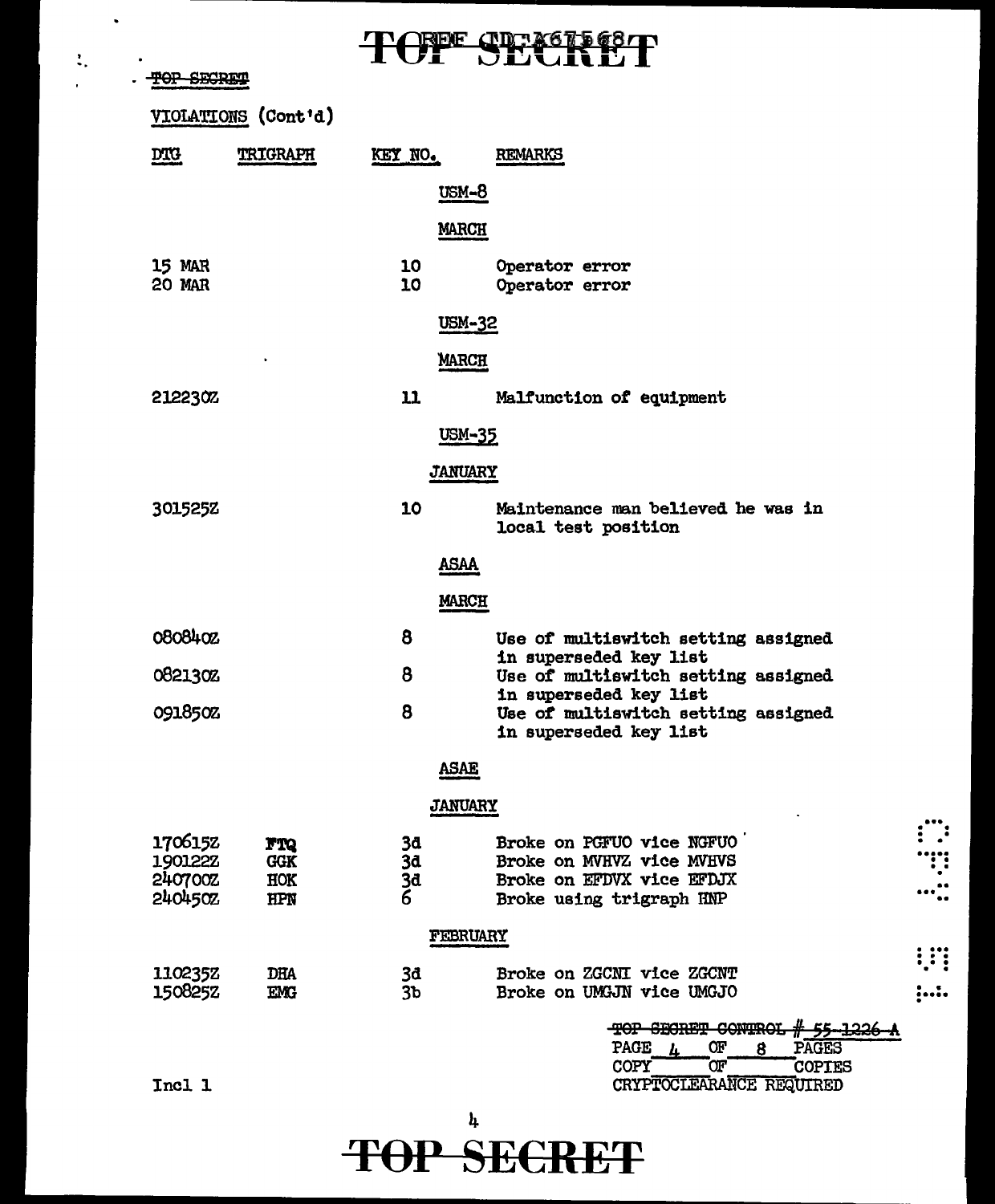TOPBE PEACHES

'.<br>.. <del>TOP BECKET</del>

 $\bullet$ 

|                        | VIOLATIONS (Cont'd) |                |                                     |
|------------------------|---------------------|----------------|-------------------------------------|
| $\overline{\text{DR}}$ | <b>TRIGRAPH</b>     | KEY NO.        | <b>REMARKS</b>                      |
|                        |                     |                | ASAE (Cont'd)                       |
|                        |                     |                | <b>FEBRUARY</b> (Cont'd)            |
| 1516202                | EMJ                 | 3å             | Broke on OUGQQ vice OWCQQ           |
| 2107352                | FLZ                 | 2              | Broke on AM rotor arrangement       |
|                        |                     |                | for 22 Feb                          |
| 2611582                |                     | 12             | Use of AFSAK 2674                   |
|                        |                     | <b>MARCH</b>   |                                     |
| 0408102                | avf                 | Зb             | <b>Broke on FERIK vice EERIK</b>    |
| 080400Z                | Caj                 | 3d             | Broke on OMCJE vice HMCJE           |
| 161700Z                | EEF                 | 6              | Broke using trigraph EFF            |
| 2419402                | <b>GFQ</b>          | 4              | Added letter to message indicator   |
| 2422252                | <b>GGK</b>          | 3d             | Broke on SJQKB vice SJQKR           |
| 2803172                | HHT                 | 3d             | Broke on FJNWG vice FJNWL           |
|                        |                     | <b>ASAFE</b>   |                                     |
|                        |                     | <b>JANUARY</b> |                                     |
| 011835Z                | AIE                 | 3đ             | Broke on RWVAY vice LWVAY           |
| 0711582                | EZZ                 | 2              | 10 messages broke on PM rotor       |
|                        |                     |                | arrangement                         |
| 0707542                | <b>EJV</b>          | 3d             | Broke on JQZLH vice JQZIU           |
| 0721222                |                     | 10             | Clear text tape transmission        |
| 0816332                | FZS                 | 3 <sub>c</sub> | Broke on QXCVQ vice QXCDQ           |
| 120539Z                | IUF                 | 34             | Broke on ALUFD vice ABUFD           |
| 1300392                | <b>JKC</b>          | 3d             | Broke on EKSTB vice MKETB           |
| 130215Z                | <b>JMO</b>          | 3b             | Broke on TKYZZ vice TJYZZ           |
| 1406452                | KBL                 | 3d             | Broke on CRZVI vice CRVZM           |
| 140646Z                | KIG                 | 3b             | Broke on GSEUX vice GSFUX           |
| 1704172                | <b>MAM</b>          | 3a             | Broke on VMLFW vice VMFLW           |
| 1302272                | JMU                 | 3d             | Broke on WJHKV vice WJLKV           |
| 240856Z                | QBP                 | 9              | Message indicator derived using     |
|                        |                     |                | deciphering procedure               |
| 301529Z                | <b>SYM</b>          | 3c             | Broke on QDUSN vice QZUSN           |
|                        |                     | FEBRUARY       |                                     |
| <b>100115Z</b>         | <b>EHA</b>          | Зa.            | Broke on RMQYL vice RMQLY           |
| 11 FEB                 |                     | 10             | Telephone conversation              |
| 1106012                | EYS                 | 4              | Omitted letter in message indicator |
| 2700152                | MPO                 | 3d             | Broke on WOYBN vice SOYBN           |
|                        |                     |                | TOP SECRET CONTROL # 55-1226-A      |
|                        |                     |                | PAGE 5<br>Œ<br>8<br>PAGES           |

## CRYPTOCIFAR^NCE REQUIRED TOP<sup>5</sup> SECRET

COPY OF COPIES

 $\dddot{}}$  .

..... .. . . . .. ... ..

.... . . . . . . . .

 $, ...$ 

Incl 1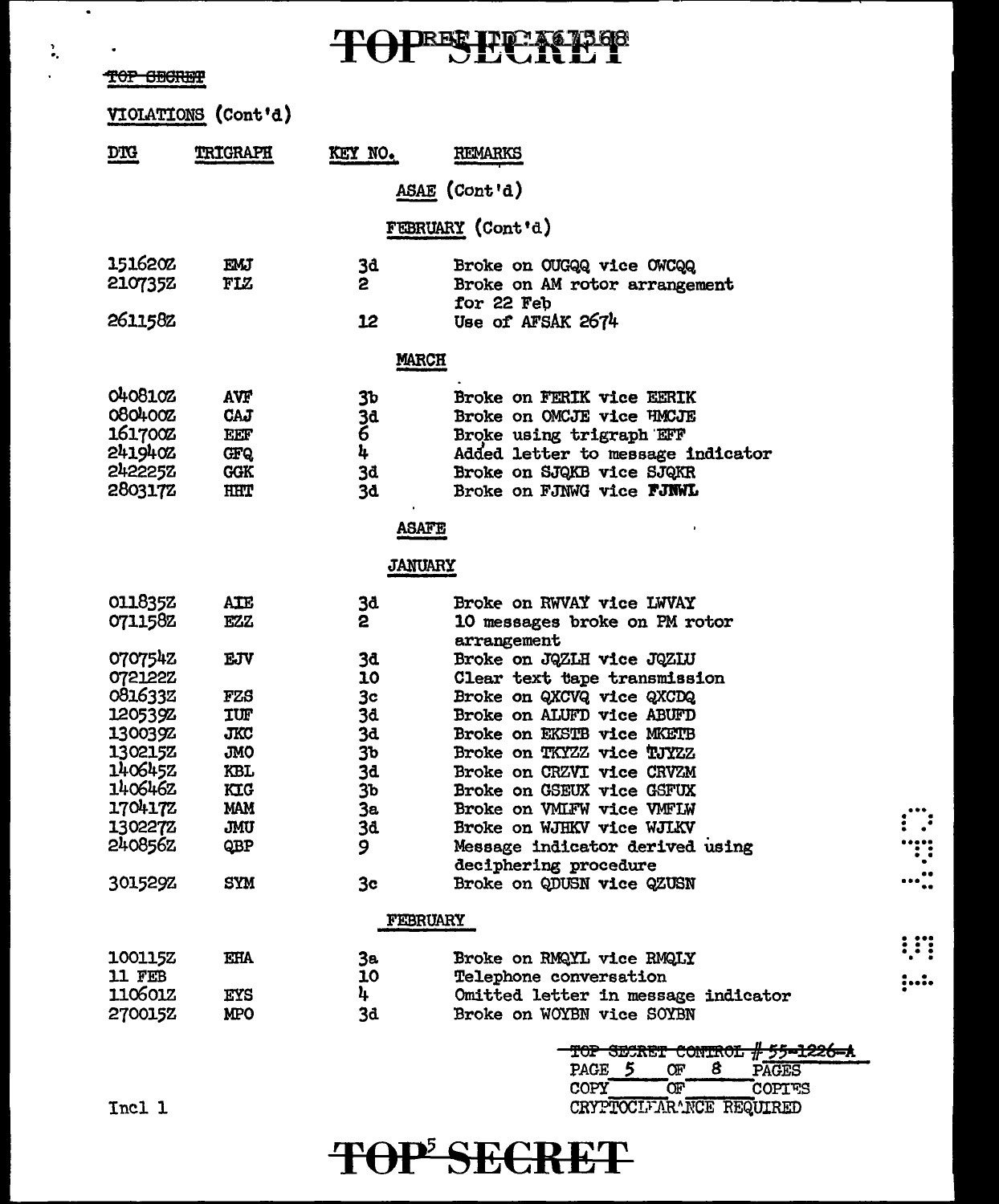TOP SECRET

 $\overline{a}$ 

 $\overline{\mathbf{r}}$ 

# TOPEETEN PEGS

|                                                                                      | VIOIATIONS (Cont'd)                                  |                                                          |                                                                                                                                                                                                                                          |  |
|--------------------------------------------------------------------------------------|------------------------------------------------------|----------------------------------------------------------|------------------------------------------------------------------------------------------------------------------------------------------------------------------------------------------------------------------------------------------|--|
| $\underline{\text{DTC}}$                                                             | TRIGRAPI                                             | KEY NO.                                                  | <b>REMARKS</b>                                                                                                                                                                                                                           |  |
|                                                                                      |                                                      |                                                          | ASAFE (Cont'd)                                                                                                                                                                                                                           |  |
|                                                                                      |                                                      | MARCH.                                                   |                                                                                                                                                                                                                                          |  |
| 0900312<br>1200057<br>211402Z<br>2712417<br>2802532<br>2906457<br>3011517<br>3017492 | CCE<br>DDS<br>ICO<br>IDY<br>IKF<br>ITM<br><b>TYX</b> | 3d<br>3a<br>$\overline{c}$<br>3d<br>3d<br>3d<br>3d<br>34 | Broke on GMPYY vice GMSYY<br>Broke on I7FLI vice IZIFI<br>Proke on AM rotor arrangement<br>Broke on YLYSR vice YLYSK<br>Broke on CFDPG vice CSDPG<br>Broke on PWEVQ vice PHEVQ<br>Broke on OHVUU vice OHVBU<br>Broke on QZNHZ vice QZNMZ |  |
| 3115257                                                                              | <b>JHK</b>                                           | 3d                                                       | Broke on NPPVO vice NPPYO                                                                                                                                                                                                                |  |
|                                                                                      |                                                      | <b>ASAAL</b><br><b>MARCH</b>                             |                                                                                                                                                                                                                                          |  |
| 0921062<br>0921282<br>201926Z                                                        | <b>AHQ</b><br>AHS<br>ASP                             | 3 <sub>b</sub><br>3d<br>3d<br><b>ASAW</b>                | Broke on AUXTL vice AVXTL<br>Broke on LDEQA vice EEEQF<br>Broke on LLBHD vice LLBHO                                                                                                                                                      |  |
|                                                                                      |                                                      | <b>JANUARY</b>                                           |                                                                                                                                                                                                                                          |  |
| 1121022                                                                              |                                                      | 1                                                        | Reuse of rotor arrangement from<br>DAPHNE key list                                                                                                                                                                                       |  |
|                                                                                      |                                                      | 337TH CRC                                                |                                                                                                                                                                                                                                          |  |
|                                                                                      |                                                      | <b>MARCH</b>                                             |                                                                                                                                                                                                                                          |  |
| 0301452                                                                              |                                                      | ı                                                        | Reuse of rotor arrangement and rotor<br>alignment from DAPHNE key list                                                                                                                                                                   |  |
|                                                                                      |                                                      | <b>501ST CRG</b>                                         |                                                                                                                                                                                                                                          |  |
|                                                                                      |                                                      | <b>JANUARY</b>                                           |                                                                                                                                                                                                                                          |  |
| 1905007                                                                              | <b>AFA</b>                                           | 2                                                        | Broke on PM rotor arrangement                                                                                                                                                                                                            |  |
|                                                                                      |                                                      | FEBRUARY                                                 |                                                                                                                                                                                                                                          |  |
| 1702162                                                                              | <b>AWA</b>                                           | 4                                                        | Omitted letter in message indicator                                                                                                                                                                                                      |  |
| Incl 1                                                                               |                                                      |                                                          | <del>corre</del> n<br>TUP SECRET<br>PAGE<br>6<br>Œ<br>8<br>PAGES<br>הס<br>COPY<br><b>COPIES</b><br>CRYPTOCLEARANCE REQUIRED                                                                                                              |  |

# TOP<sup>6</sup> SECRET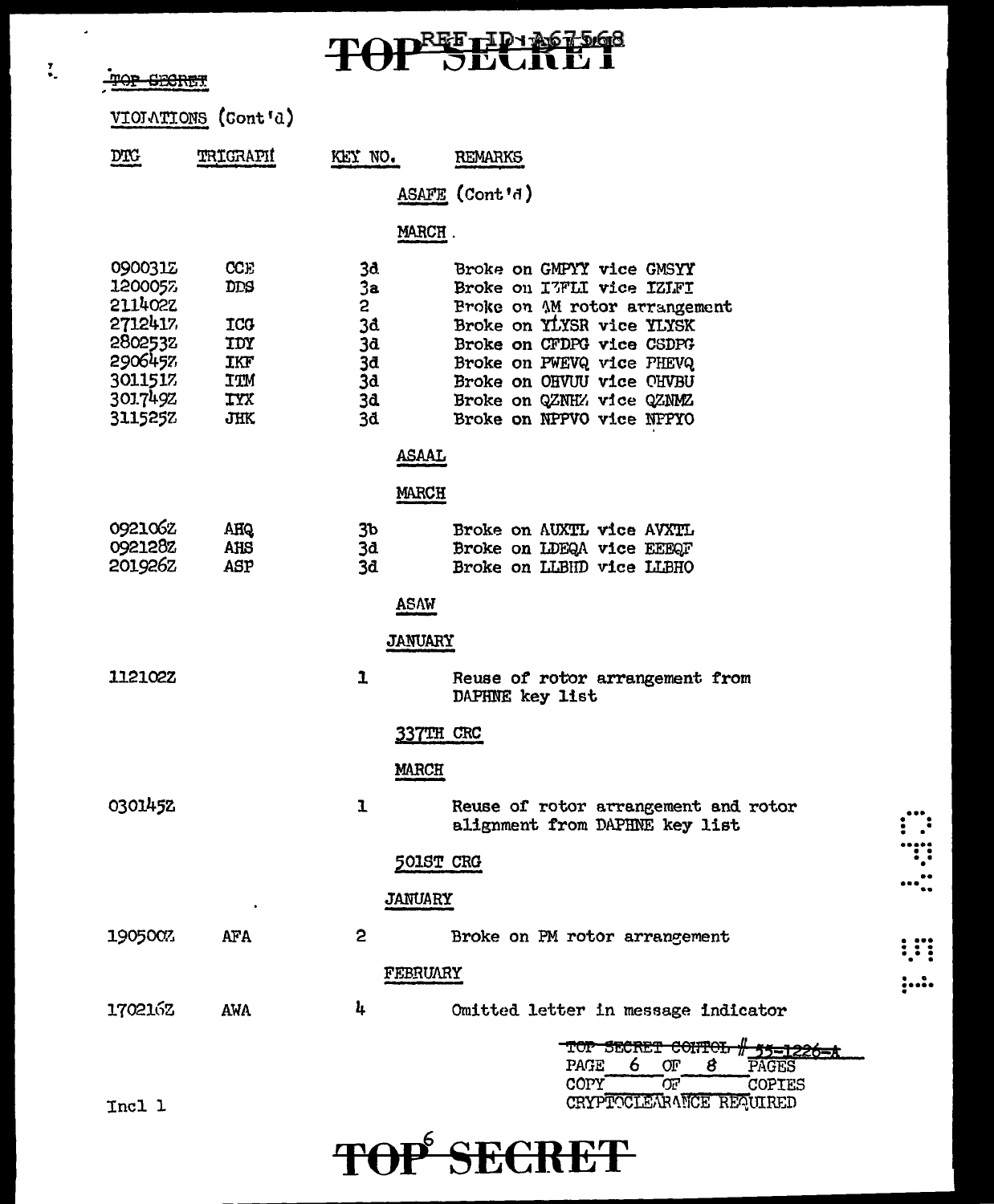TOPESPATIST

| TOI DECIDE     |                     |                         |                                     |   |
|----------------|---------------------|-------------------------|-------------------------------------|---|
|                | VIOLATIONS (Cont'd) |                         |                                     |   |
| <b>DIG</b>     | TRIGRAPH            | KEY NO.                 | <b>REMARKS</b>                      |   |
|                |                     |                         | 501ST (Cont'd)                      |   |
|                |                     |                         | FEBRUARY (Cont'd)                   |   |
|                |                     |                         |                                     |   |
| <b>221241Z</b> | CRQ                 | 2                       | Broke on AM rotor arrangement       |   |
| 221955Z        | <b>CYA</b>          | 38                      | Broke on CYADZ vice CYADN           |   |
| 2516172        | DOR                 | 3 <sub>b</sub>          | Broke on ZMVZH vice ZMUZH           |   |
| 2521462        | <b>DPX</b>          | 3 <sub>b</sub>          | Broke on CPRRC vice CQRRC           |   |
|                |                     | <b>MARCH</b>            |                                     |   |
| 0101252        | ABB                 | 3a                      | Broke on ZGNAO vice ZGNAQ           |   |
| 021340Z        | <b>AHV</b>          | 3d                      | Broke on MVWKA vice MVWKK           |   |
| 0300242        | ALE                 | 4                       | Omitted letter in message indicator |   |
| 0410502        | <b>ART</b>          | 2                       | Broke on PM rotor arrangement       |   |
| 041052Z        | ARV                 | $\overline{\mathbf{c}}$ | Broke on PM rotor arrangement       |   |
| 0410532        | <b>ARZ</b>          | 2                       | Broke on PM rotor arrangement       |   |
| <b>041802Z</b> | AUQ.                | 3d                      | Broke on QLHQP vice QDHQP           |   |
| 0419092        | AVQ.                | 4                       | Omitted letter in message indicator |   |
| 050600Z        | <b>BAT</b>          | 2                       | Broke on PM rotor arrangement       |   |
| 0610312        | <b>BFM</b>          | 2                       | Broke on PM rotor arrangement       |   |
| 080908Z        | OJF                 | 3d                      | Broke on IFQUW vice IFQUH           |   |
| 090942Z        | <b>BRX</b>          | 3d                      | Broke on XZEBU vice XZWBU           |   |
| 101830Z        | <b>BWS</b>          | 3d                      | Broke on SEWLZ vice AHWLZ           |   |
| 1206352        | CTP                 | <b>3d</b>               | Broke on GSFGK vice HDFGK           |   |
| 1401482        | <b>DIP</b>          | 3c                      | Broke on NJXOT vice NJXOP           |   |
| 140651Z        | DKX                 | 3d                      | Broke on BKGDP vice BFGDP           |   |
| 1604572        | <b>DZE</b>          | 3d                      | Broke on SLXQU vice SLXGU           |   |
| 180040Z        | <b>EOA</b>          | <b>3d</b>               | Broke on IPEEI vice IPGPG           |   |
| 181248Z        | EHT                 | $\tilde{6}$             | Broke using trigraph EPT            |   |
| 1902482        | EYI                 | 3d                      | Broke VBWDH vice VBIDH              |   |
| 190355Z        | EYR                 | 3d                      | Broke on YIKAF vice YIKAR           |   |
| 191430Z        | EZY                 | 3d                      | Broke on CENNZ vice LENNZ           |   |
| 201150Z        | <b>FGL</b>          | 2                       | Broke on PM rotor arrangement       |   |
| 201845Z        | FHM                 | 3d                      | Broke on CKSSD vice CWFSD           |   |
| 210016Z        | FIW                 | 3d                      | Broke on PRTBX vice PUUBX           | ः |
| 210809Z        | FLU                 | 3d                      | Broke on KWUIR vice KWUIR           |   |
| <b>220448Z</b> | <b>NNT</b>          | 3d                      | Broke on SGKVK vice FGKVK           |   |
| 220526Z        | <b>FNQ</b>          | 3d                      | Broke on JEGNS vice JEQNS           |   |
| 2502302        | <b>GCD</b>          | 9                       | Message indicator derived using     |   |
|                |                     |                         | deciphering procedure               |   |
| 250232Z        | <b>GCF</b>          | 6                       | Broke using trigraph GCP            |   |
| 250835Z        | <b>GEK</b>          | 3a                      | Broke on HQYDE vice HQDYE           |   |
| 252031Z        | <b>CET</b>          | 3c                      | Broke on GPAGG vice GPAGC           |   |
| 2621012        | <b>GMT</b>          | 3d                      | Broke on DMIGC vice DMIGS           |   |

# 55-1226-A<br>PAGES TOP SECRET CONTROL PAGE 7  $\alpha$ 8  $\overline{\text{OF}}$ COPIES COPY

CRYPTOCLEARANCE REQUIRED

### Incl 1

 $\mathcal{L}_{\mathcal{A}}$ 

 $\blacksquare$ 

 $\ddot{ }$ 

**MAR CERPET** 

 $\frac{1}{2}$ 

# TOP SECRET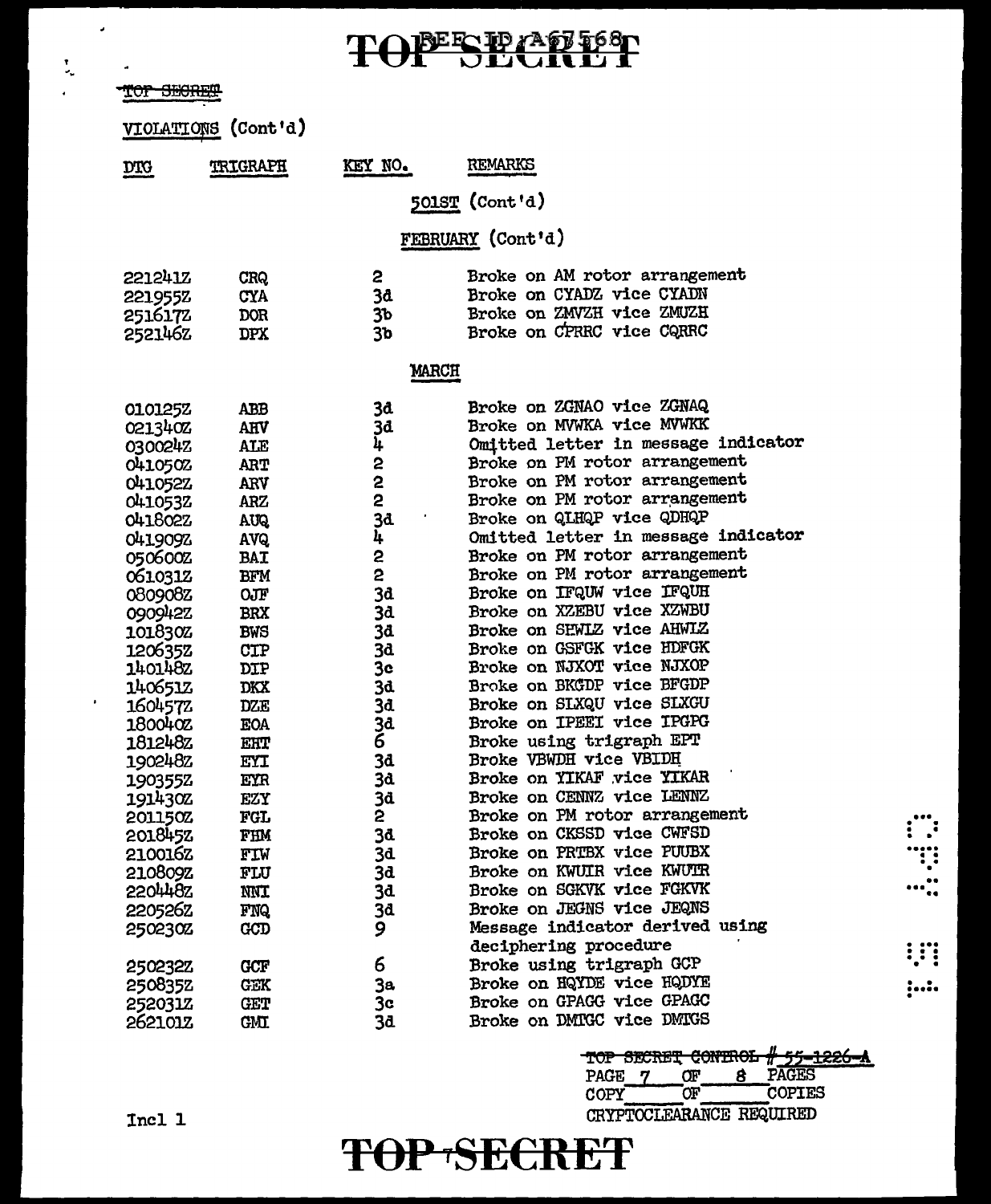# TOP SECRETS

### TOP SECRET

 $\frac{1}{\sigma_{\rm s}}$ 

VIOIATIONS (Cont'd)

| <u>DTG</u>                                                                                                               | <b>TRIGRAPH</b>                                                                                                                   | KEY NO.                                               | <b>REMARKS</b>                                                                                                                                                                                                                                                                                   |  |  |  |  |  |
|--------------------------------------------------------------------------------------------------------------------------|-----------------------------------------------------------------------------------------------------------------------------------|-------------------------------------------------------|--------------------------------------------------------------------------------------------------------------------------------------------------------------------------------------------------------------------------------------------------------------------------------------------------|--|--|--|--|--|
|                                                                                                                          |                                                                                                                                   |                                                       | 501ST CRG (Cont'd)                                                                                                                                                                                                                                                                               |  |  |  |  |  |
|                                                                                                                          |                                                                                                                                   |                                                       | MARCH (Cont'd)                                                                                                                                                                                                                                                                                   |  |  |  |  |  |
| <b>2701322</b><br>270720Z<br><b>272050Z</b><br>2801052<br>2906502<br>282208Z<br>290005Z<br>291305Z<br>3017342<br>311840Z | <b>GRI</b><br><b>GOP</b><br><b>GSI</b><br><b>GWZ</b><br><b>RSU</b><br><b>GXF</b><br><b>GXU</b><br><b>HAO</b><br><b>HHX</b><br>HIQ | 3c<br>3d<br>3d<br>2<br>6<br>3d<br>3d<br>3ª<br>6<br>3c | Broke on DEXAI vice BEXAI<br>Broke on XIHSF vice XIHUF<br>Broke on AGQPJ vice APQPJ<br>Broke on PM rotor arrangement<br>Broke using trigraph GYU<br>Broke on GWXGC vice GWOGC<br>Broke on DONHX vice SONHX<br>Broke on IUKQU vice IUWQU<br>Broke using trigraph HHB<br>Broke on RRRTG vice RRRTC |  |  |  |  |  |
|                                                                                                                          |                                                                                                                                   |                                                       |                                                                                                                                                                                                                                                                                                  |  |  |  |  |  |
|                                                                                                                          |                                                                                                                                   |                                                       | SSO CAMP ZAMA                                                                                                                                                                                                                                                                                    |  |  |  |  |  |
| <b>JANUARY</b>                                                                                                           |                                                                                                                                   |                                                       |                                                                                                                                                                                                                                                                                                  |  |  |  |  |  |
| <b>11 JAN</b>                                                                                                            |                                                                                                                                   | 10                                                    | Operator believed he was on room<br>circuit                                                                                                                                                                                                                                                      |  |  |  |  |  |
| SSO CAMP DES LOGES                                                                                                       |                                                                                                                                   |                                                       |                                                                                                                                                                                                                                                                                                  |  |  |  |  |  |
|                                                                                                                          |                                                                                                                                   | <b>MARCH</b>                                          |                                                                                                                                                                                                                                                                                                  |  |  |  |  |  |
| 17 MAR                                                                                                                   |                                                                                                                                   | 10                                                    | Operator believed he was on room<br>circuit                                                                                                                                                                                                                                                      |  |  |  |  |  |

|             |                          |     |  | TOP SECRET CONTROL # 55-1226-A |  |  |
|-------------|--------------------------|-----|--|--------------------------------|--|--|
| <b>PAGE</b> |                          | Œ   |  | PAGES                          |  |  |
| <b>GODA</b> |                          | יזר |  | COPTES                         |  |  |
|             | CRYPTOCLEARANCE REQUIRED |     |  |                                |  |  |
| TAD SECDET  |                          |     |  |                                |  |  |
| NI IX DI    |                          |     |  |                                |  |  |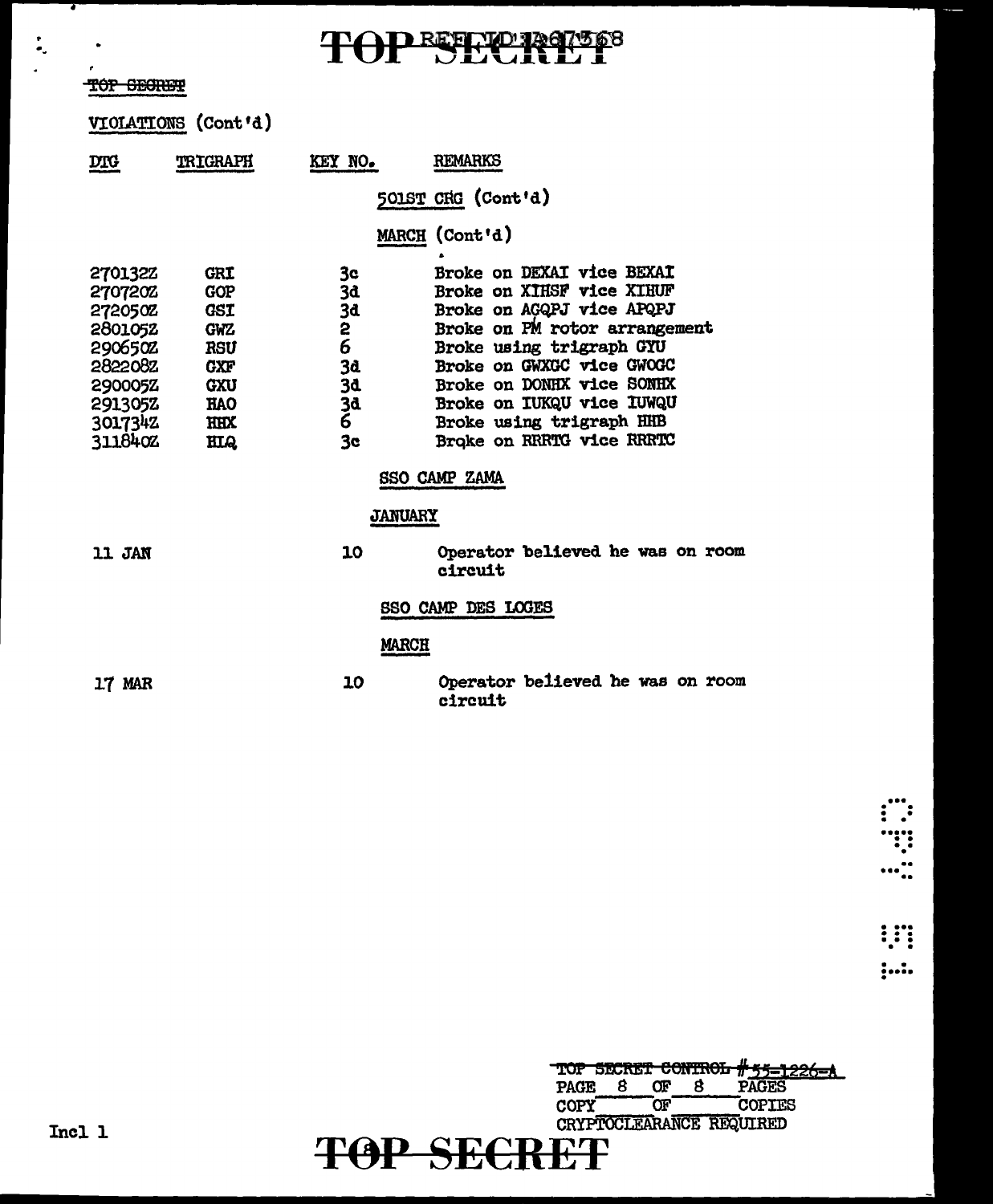### **SBORET**

•

 $\mathbf{r}$ 

"'·

## $\mathbb{R}$  of  $\{10, 36, 46, 68\}$

### KEY LIST OF ARMY VIOLATIONS

### JAN., FEB., & MAR. 1955

### ROTOR ARRANGEMENT

- 1. Use *tor* encipherment of an inappropriate rotor arrangement and/or alignment. (Reference AFSAG 1262, para 5006a(1), and/or AFSAG 1231B, para  $6002a(2)$ , and/or AFSAG 1231B, para  $6004a(1)$
- 2. Use of a rotor arrangement for inappropriate cryptoperiod, day or month.  $(Reference AFSAG 1262, para 5006a(1))$

### ROTOR ALIGNMENT AND MESSAGE INDICATOR

- 3. Discrepancy between the message rotor alignment resulting from decipherment of the message indicator and the message rotor alignment actually required to decipher the message, although the latter was correctly derived. The discrepancy involves  $(a)$  transposition of letters,  $(b)$  substitution of a letter alphabetically adjacent to the correct letter, (c) substitution of a phonetically similar letter, or (d) errors in encipherment.
- 4. Omission or addition of one or more letters to the message indicator.
- 5· Decipherment of the message indicator resulted in a message rotor alignment identical to the final aligmnent of the previous message. (Reference AFSAG 1262, para 6002a(4))

### KEt GROUP

6. The trigraphic key-group indicator in the message indicator did not correspond to the key group actually used tor encipherment. Reuse of a key group was not involved. (Reference AFSAG 1262, para 5004b)

### MACHINE DESIGNATOR AND MULTISWITCH SETTING

- $7.$  The machine designator in the message indicator did not correspond to the multiswitch setting used for encipherment. The messages were  $(a)$  correctly enciphered or (b) incorrectly enciphered. (Reference AFSAG 1262, para 6002a(l.))
- 8. Use of an incorrect multiswitch setting. (Reference AFSAG 1262, para  $6002a(2)$ , and/or AFSAG 1231B, para  $6003a(1)$ , and/or AFSAG 1231B, para 6002a(4)}

### ENCIPHER-DECIPHER CARD

9. Incorrect use of an ORCUS enciphering card to produce a message indicator. (Reference AFSAG 1262, para 5005c)

Incl. 2 CRYPTOCLEARANCE REQUIRED

...<br>...<br>. .  $\begin{array}{c} \begin{array}{c} \begin{array}{c} \text{i} \end{array} \end{array}$ ...<br>.....

. . . . •••• . . . .

. . ..... .

# **SE€RET**